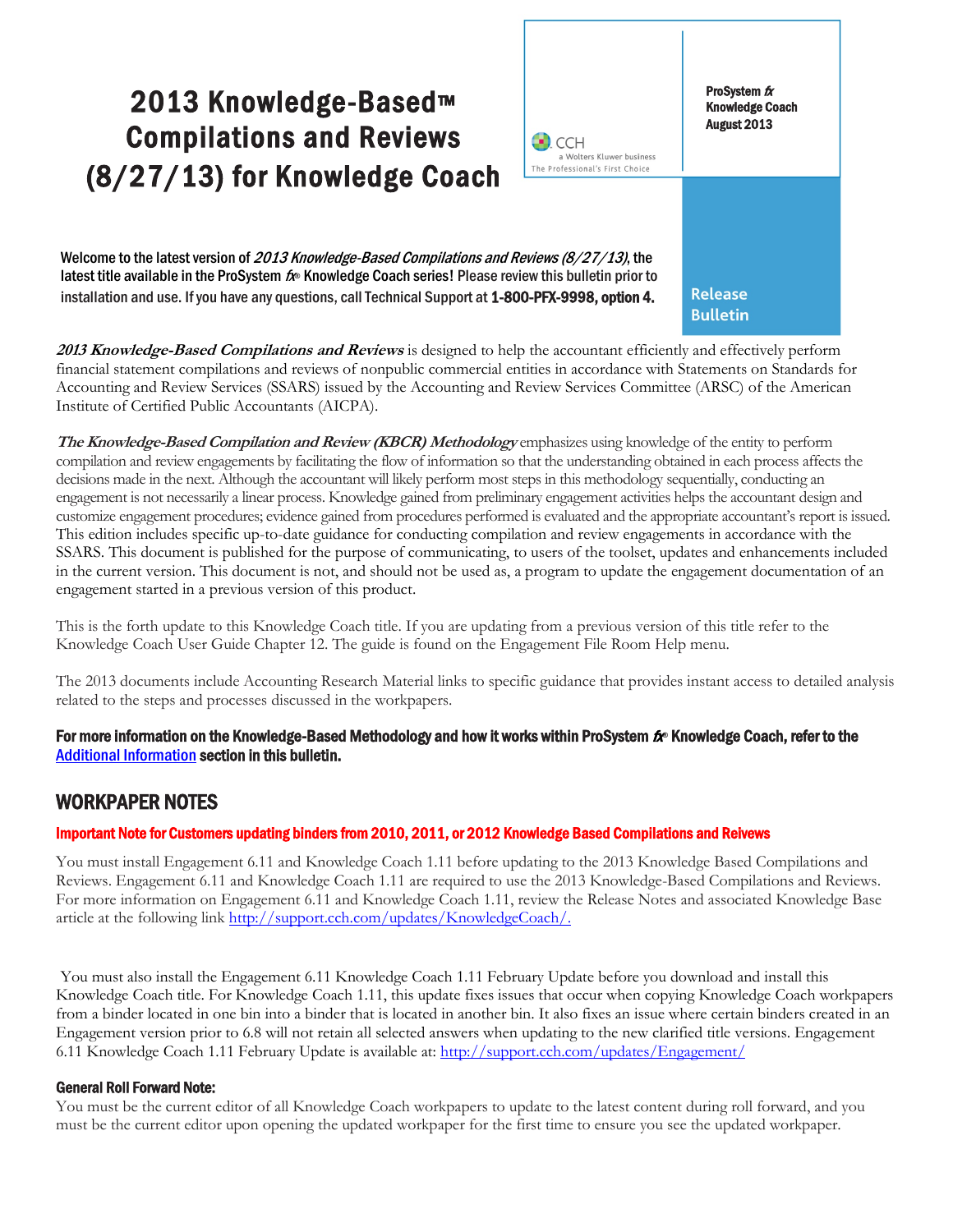The **2013 Knowledge-Based Compilations and Reviews Tools** have been updated to take into account the latest literature, standards, and guidance applicable to compilation and review engagements. The 2013 tools include links to detailed analysis related to the steps and processes discussed in the workpapers. Also included is a revised financial statement disclosures checklist that provides a centralized resource of the required and recommended GAAP disclosures and key presentation items currently in effect, using the style referencing under the FASB Accounting Standards Codification.™

**The 2013 Edition of Knowledge-Based Compilations and Reviews** is current through Statement on Standards for Accounting and Review Services No. 20 (SSARS-20), *Revised Applicability of Statements on Standards for Accounting and Review Services*, AR Section 9080, *Compilation of Financial Statements-Accounting and Review Services Interpretations of Section 80, and* AR Section 9090, *Review of Financial Statements-Accounting and Review Services Interpretations of Section 90.*

### Specific Program Enhancements:

For more information on specific program enhancements, review the 2013 Compilations and Reviews Overview for Knowledge Coach users available in the binder through the RES-KCO workpaper or at the following link: [http://support.cch.com/productsupport/productSupport.aspx?path=%2fTopics%2fproduct\\_support%2fpfx\\_office%2fknowledge](http://support.cch.com/productsupport/productSupport.aspx?path=%2fTopics%2fproduct_support%2fpfx_office%2fknowledge_coach#Guides) [\\_coach#Guides](http://support.cch.com/productsupport/productSupport.aspx?path=%2fTopics%2fproduct_support%2fpfx_office%2fknowledge_coach#Guides)

## **In addition, forms and practice aids throughout have been updated, where applicable, to take into account:**

- Statement on Standards for Accounting and Review Services No. 20 (SSARS-20), *Revised Applicability of Statements on Standards for Accounting and Review Services*;
- AR Section 9080, *Compilation of Financial Statements-Accounting and Review Services Interpretations of Section 80*;
- AR Section 9090, *Review of Financial Statements-Accounting and Review Services Interpretations of Section 90*; and
- AICPA Statement on Quality Control Standards No. 8 (SQCS-8), *A Firm's System of Quality Control (Redrafted)*.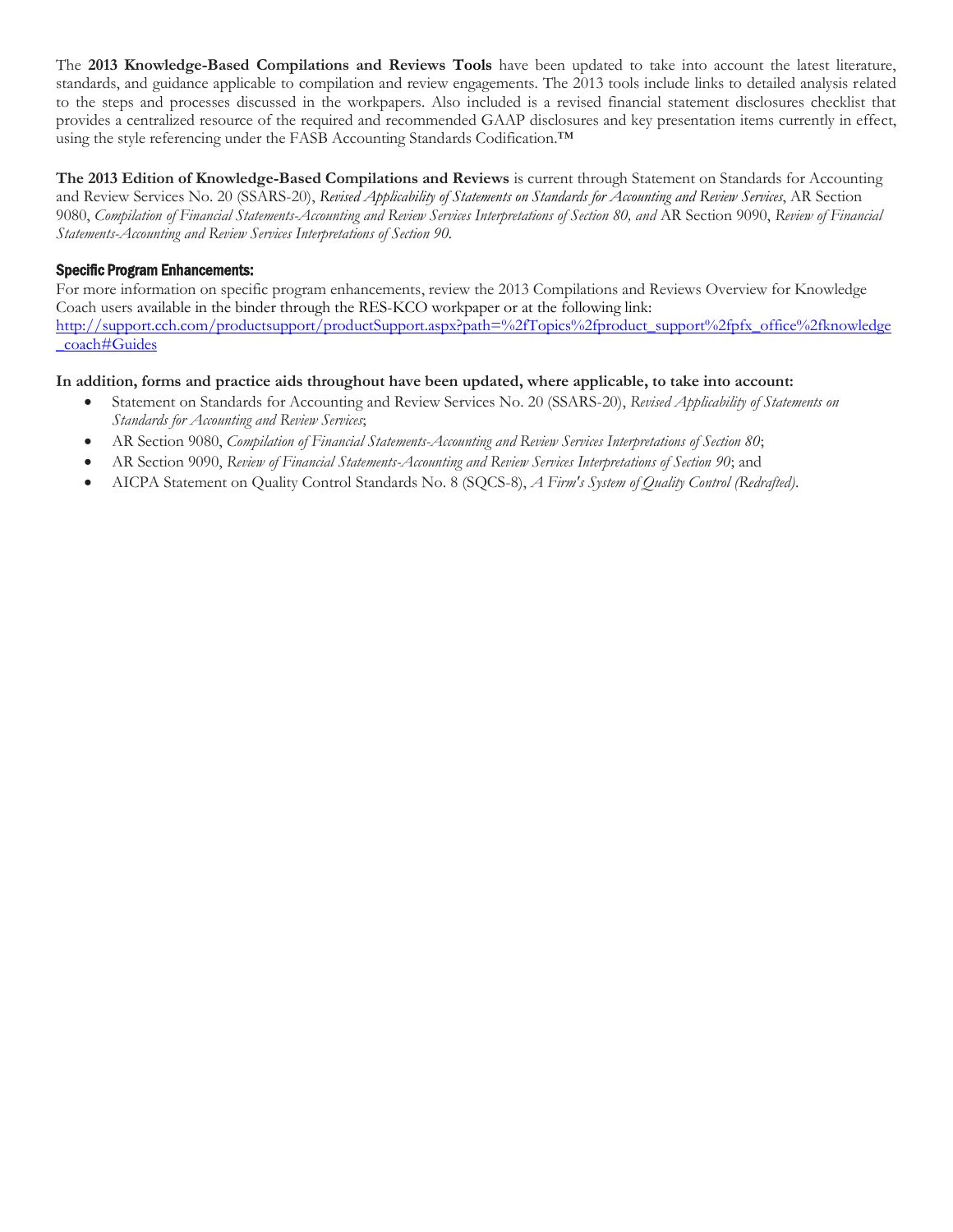# <span id="page-2-0"></span>Additional Information on Knowledge Coach and the KBCR Methodology

## KBCR Methodology

Knowledge-Based Compilation and Review (KBCR) Methodology - The key components of the KBCR methodology include:

- An **Overview** that guides accountants through the KBCR methodology;
- **Compilation Programs** and **Review Programs** that take accountants through related steps and procedures designed for use in compilation and review engagements;
- **Practice Aids** to help accountants complete steps or processes outlined in other related documents and provide example financial statement formats for different types of entities;
- **Reports** that provide a variety of sample accountant's reports on compiled or reviewed financial statements;
- **Correspondence** documents that provide sample engagement letters and management representation letters to be used in many common situations; and
- **Knowledge-Based Compilation and Review** documents, integral to the overall engagement process, that contain steps and procedures required by SSARSs.

#### **The AICPA's Accounting and Review Services Committee (ARSC) SSARS -** The practice aids and tools in the **2013 Edition of Knowledge-Based Compilations and Reviews** are designed around the AICPA's SSARS standards to assist accountants by:

- Facilitating compliance with the SSARS;
- Encouraging more effective engagements through tailored engagement programs and comprehensive practice aids; and
- Enhancing engagement documentation.

# ProSystem 6<sup>x</sup>® Knowledge Coach

ProSystem 600 Knowledge Coach functionality allows accountants to use the Knowledge-Based methodology more efficiently by eliminating the need for duplicate entry of the same information, tailoring documentation to each particular engagement, and documenting procedures performed. CMP-100 Tailoring Question Workpaper or REV-100 Tailoring Question Workpaper are documents in Knowledge Coach that presents engagement-level questions designed to aid in tailoring the engagement documentation to fit each client. Completing the questions helps the accountant avoid duplication and unnecessary workpapers.

Before you begin your engagement, please review the guidance in CMP-101 Overall Compilation Program or REV-101 Overall Review **Program.** These workpapers are intended to be your road map through the Knowledge-Based methodology. You should start your engagement with CMP-100 Tailoring Question Workpaper or REV-100 Tailoring Question Workpaper and CMP-101 Overall Compilation Program or REV-101 Overall Review .

The Risk Assessment features have been disabled for the 2012 Knowledge-Based Compilations and Review Title for Knowledge Coach. Refer to KBC-101 Compilation: Significant Matters and KBR-102 Review: Significant Matters to accumulate and review significant issues and findings. CMP-801 Compilation Program: Significant Risks and Uncertainties and REV-802 Review Program: **Significant Risks and Uncertainties** provides a guide for implementing the guidance related to the disclosure of certain significant risks and uncertainties.

**Information Flow** helps cut down on the time spent duplicating information across forms. In addition, the flow of consistent information ensures that information and updates to information are not missed between workpapers. Drill-down functionality helps the user navigate quickly to the source of the information, aiding in the review of the engagement file.

**Diagnostics** help you keep track of unresolved issues like unanswered questions, incomplete risks, program steps not linked to risks or relevant assertions, missing workpaper, and more.

Links to Accounting Research Manager (ARM)-If you subscribe to an ARM library that includes compilation and review content, you can link directly to source material from Resources within Knowledge Coach documents. These links have been updated to reference to the accounting standards under the FASB Accounting Standards Codifications. Also, if you subscribe to the *Knowledge-Based Compilation and Review Guide* on ARM, you can take advantage of the links to the guide material from within the Knowledge Coach documents.

Interpretive Guidance is integrated into each Knowledge Coach tool through the Tips view of each new task pane. Informational features include Practice Points, Examples, Optional Workpapers, and Resources to help accountants work more effectively and efficiently. We have also added the ability to navigate from Resources within a document or the tip pane directly to CCH's Accounting Research Manager by simply clicking on the Reference.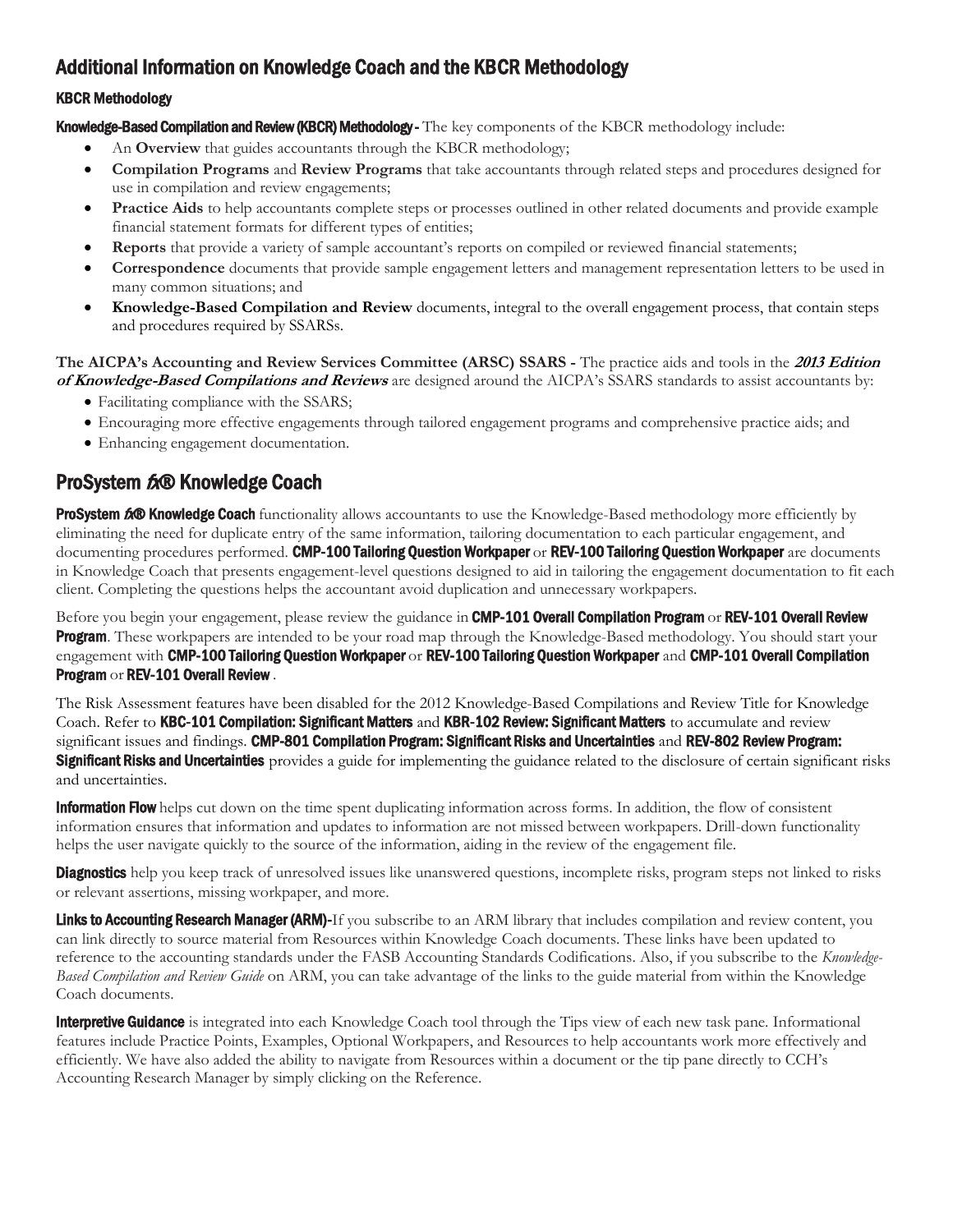#### Important Notes

- Make sure to save changes to workpapers before closing the workpaper or the binder to ensure data is correctly updated.
- If your Current Editor Knowledge Coach MS Word workpapers become read-only or crash, please do the following
	- Keep the binder with the affected workpapers open.
	- o Contact Customer Service at 1-800-PFX-9998, option 4 to obtain a repair utility.
- Knowledge Coach cannot be used within the Shared File Room (SFR) feature of Engagement. However, Knowledge Coach workpapers can be shared across team members through check in, check out, workpaper assignment, syncing to the central file room and through peer-to-peer sync in the same way that other Engagement workpapers are shared.

#### System Requirements

- This title MUST be used with ProSystem  $\hat{\mu}$  Engagement version 6.11 and higher. If you are upgrading from ProSystem  $\hat{\mu}$ Engagement 6.0, 6.1, 6.1.2, 6.5, or 6.8 please contact Technical Support at 1-800-PFX-9998, option 4 for detailed instructions.
- A minimum of 4GB of RAM is required for optimal performance when opening and navigating through ProSystem *fx*  Knowledge Coach documents.

## Download Instructions

Download the *2013 Knowledge-Based Compilations and Reviews* from the **ProSystem fx Knowledge Coach Updates** section of the ProSystem *fx* Engagement Support Web site at the following URL: **http://support.cch.com/updates/KnowledgeCoach**, then select the **Knowledge Coach Series** and **Download file** link next to the **2013 Knowledge-Based Compilations and Reviews.** On some occasions the content package file (.KCP) has downloaded with the extension changed to .ZIP. If this occurs, please change the extension of the downloaded file to KCP using all capital letters.

**Important**: ProSystem *fx* Engagement version 6.11 or higher must be installed on the computer in order to install this Knowledge Coach title. Additional requirements include Microsoft Office 2007, Microsoft Office 2003 Primary Interop Assemblies (PIA) and Visual Studios 2005 Tools for Office Second Edition Runtime (VSTOR).

The following 2013 Knowledge-Based Compilations and Reviews (8/27/13).KCP download is a proprietary file that must be installed from within Engagement. Save this KCP file to a location on your local drive, extract it, and follow the Installation Instructions included in the Release Bulletin.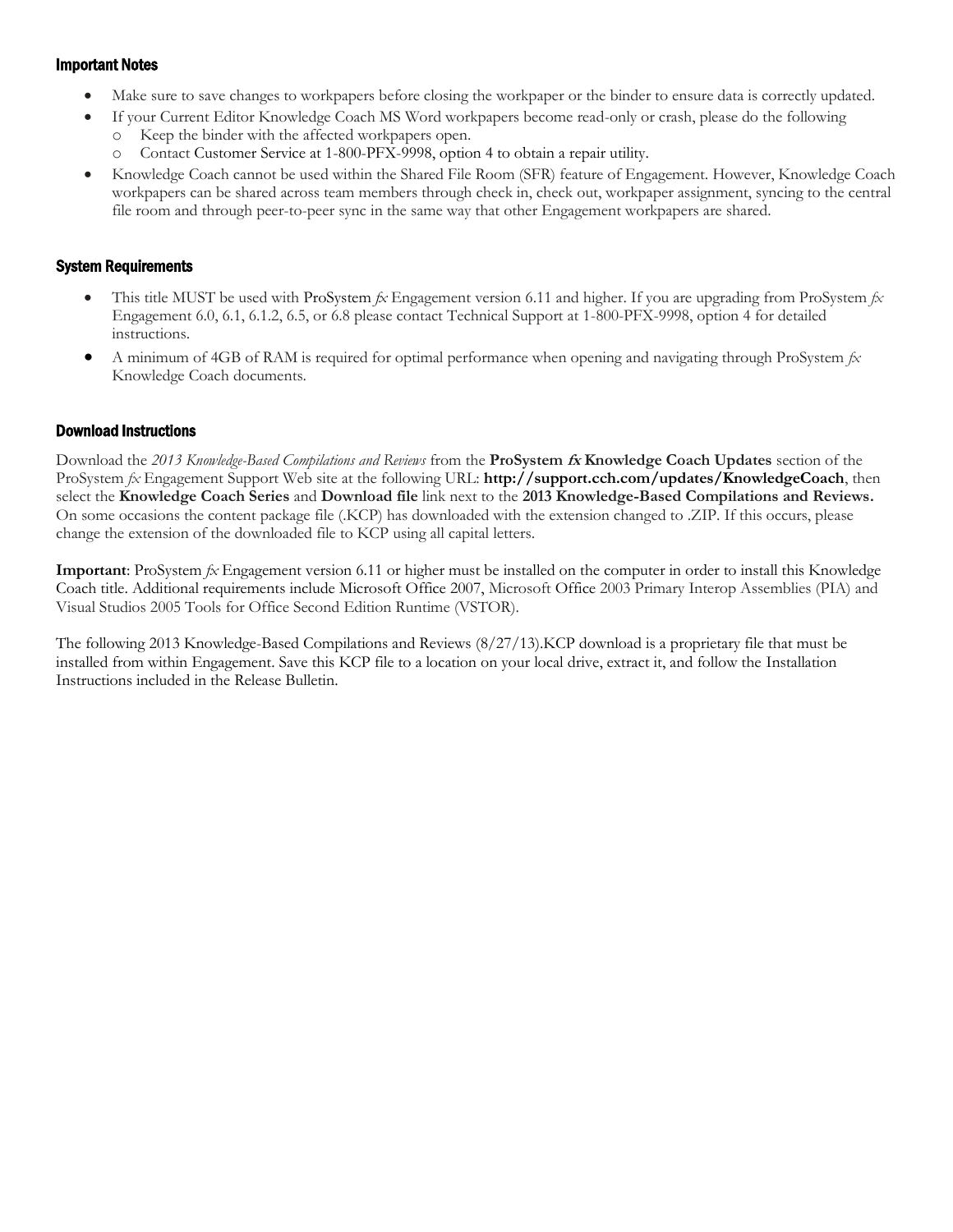#### Installation Instructions

Once you have downloaded your Knowledge Coach title, you will need to add it to the list of titles within ProSystem *fx*  Engagement. The only additional system requirement is approximately 75MB of disk space to store your Knowledge Coach program content files. Please refer to the ProSystem *fx* Engagement with Knowledge Coach Release Notes for any other system requirements.

After downloading the *2013 Knowledge-Based Compilations and Reviews* titles, do the following:

- 1. Launch the ProSystem *fx* Engagement Workpaper Management application so that the Local File Room is displayed. Select **Tools > Knowledge Coach Titles**.
	- The Knowledge Coach Titles window will be displayed.
- 2. Choose **Add Title**.
- 3. Browse to the title package file (\*.KCP) that you previously downloaded and extracted from the ProSystem *fx*  Knowledge Coach Support Web site.
- 4. Choose **Open**.

The system will display a progress indicator while the title package is added. You will receive a message that the title has been successfully installed once the process is complete.

Once the title is added, you must release it, so that other staff members in your firm can use it. You may also wish to "unrelease" previous versions of the title.

To unrelease a title:

- 1. Select a version of the KBA Compilation and Review title
- 2. Choose **Unrelease Title**. The date will be removed from the *Date released* column and staff that do not have the staff group property right to insert unreleased titles will not be able to insert the unreleased titles into a binder.

*Not*e: You can determine this access in the **ProSystem fx Engagement Admin** module by selecting a staff group and choosing **File PropertiesContent** "Insert Knowledge Coach workpapers from unreleased titles" option

To release a title:

- 1. Select one of the Knowledge Coach titles in the list that has been added but is not yet released.
- 2. Choose **Release Title**. The current date and time will be displayed in the *Date released* column, and the status will change to "Released."

**Note:** You must add and assign a Knowledge Coach module as well as the Knowledge Tools title license in the ProSystem *fx* Engagement Administrator before using the workpapers.

**Important:** Once the *2013 Knowledge-Based Compilations and Reviews* titles have been added and released, they will be automatically deployed to other staff members when they login to the "Office" location, or when they synchronize a binder that contains Knowledge Coach workpapers from this title.

#### Online Permission Key

Permission key files may be downloaded from our Web site at **http://tax.cchgroup.com** or when adding or updating the new licenses within ProSystem *fx* Engagement with Knowledge Coach version 6.11 and higher. After updating the license file in the ProSystem *fx* Engagement Admin module, licenses need to be assigned to the staff who will use 2013 *Knowledge-Based Compilations and Reviews.*

If you have not already established a Single Sign-on (SSO) account with Customer Service, we urge you to do so at this time.

Permission keys are no longer generally distributed via floppy diskette. You can choose to continue receiving the diskette by going to **http://tax.cchgroup.com/pfxsupport**, clicking the Firm Administration link, and making the appropriate selection (SSO access is required), or by contacting Customer Service at 1-800-PFX-9998, option 4.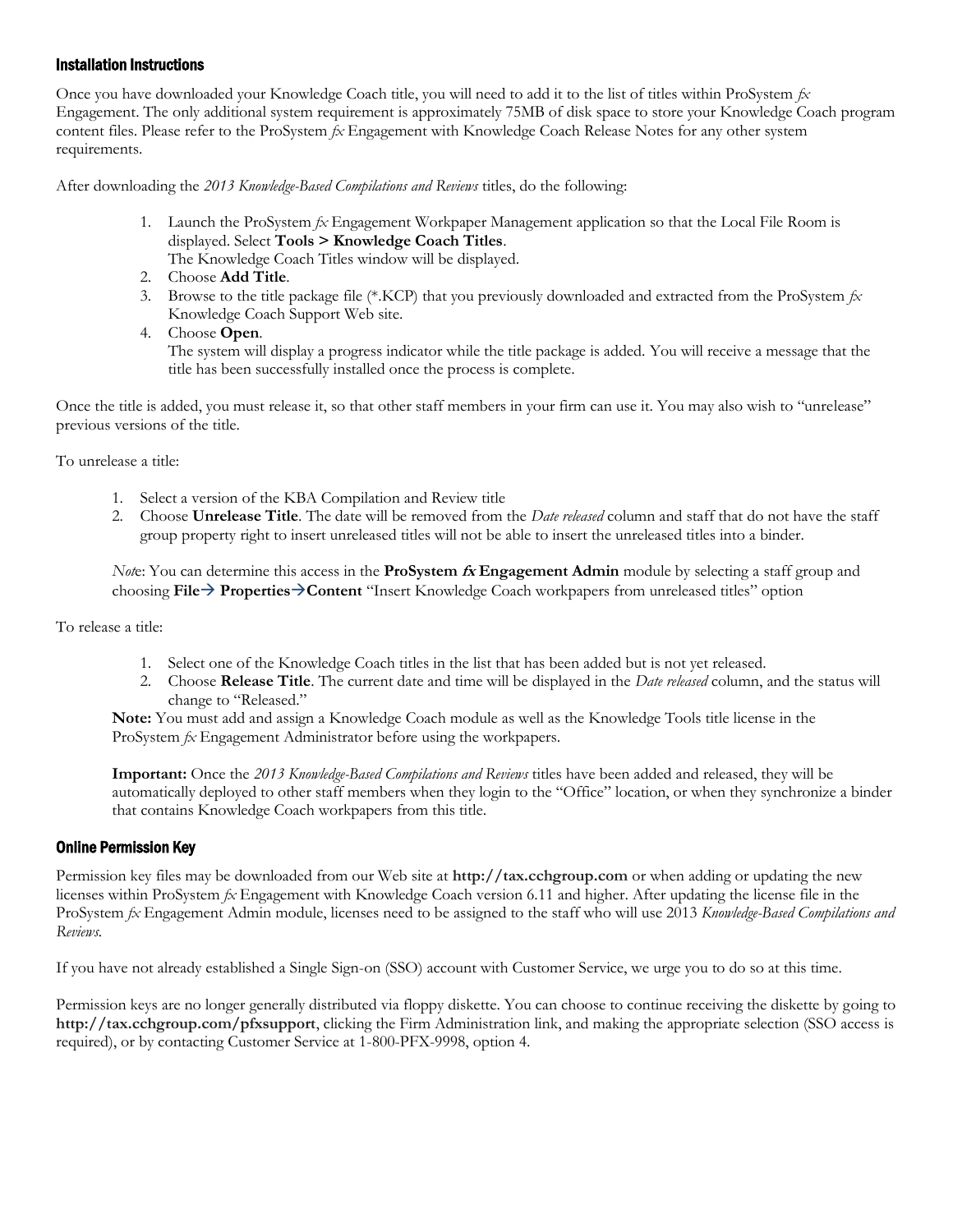#### Accounting Research Manager

CCH's Accounting Research Manager is the most comprehensive, up-to-date and objective online database of financial reporting literature. It includes all authoritative and proposed accounting, auditing, and SEC literature, plus independent, expert-written interpretive guidance.

Our Weekly Summary email newsletter highlights the key developments of the week, giving you assurance that you have the most current information. It provides links to new FASB, AICPA, SEC, EITF, and IASB authoritative and proposal-stage literature, plus guidance from financial reporting experts.

Our team of content experts updates the system on a daily basis, so you can stay as current as possible. What's more, our experts attend critical standard-setting meetings and summarize the results for you, which means you'll learn of newly released literature and deliberations of current financial reporting projects as soon as they occur! Plus, you'll benefit from their easy-to-understand technical translations. Our expert's interpretations clearly lay out what the rules mean from your perspective.

Also available is the Knowledge-Based Compilations and Reviews, a guide that helps you comply with the most recent professional standards and guidance for the conduct of compilations and reviews and to integrate the use of practice aids, tools, and other resources with its guidance. This publication supplements and complements the Knowledge-Based documents that are available in Knowledge Coach.

With Accounting Research Manager, you maximize the efficiency of your research time, while enhancing your results. Learn more about our content, our experts, and how you can request your free trial by visiting

**http://www.accountingresearchmanager.com**. You can also access the Accounting Research Manager Web site by selecting the item in ProSystem *fx* Engagement from the Guidance tab on the Shortcuts bar in the Binder window.

#### Links to Accounting Research Manager (ARM)

As indicated above, subscribers to an Accounting Research Manager library that includes source content can link directly to source material from references within Knowledge Coach workpapers. These links have been updated to reference the new Codification released by the FASB and available on ARM. The Codification on ARM is fully integrated with U.S. and international accounting standards, other non-authoritative materials and industry leading interpretive guidance.

#### Using Your Knowledge Coach Content

To use your Knowledge Coach Workpaper Templates, open a binder in ProSystem *fx* Engagement, select the workpaper tab into which you would like to insert the workpaper, and select **New Knowledge Coach Workpaper** from the toolbar or File menu. The New Knowledge Coach Workpaper dialog appears (*Figure 1*).

Select the New Knowledge Coach Title with the content you would like to use. You can only select titles you have installed. The information displayed changes to reflect the workpaper organization available for the selected title. Select the Knowledge Coach Workpaper Templates to insert into your binder and click **OK**. The **Selected Workpaper Properties** dialog appears. Each workpaper name is automatically loaded into the Name field. Add a workpaper index in the Index field and make any Name modifications you desire. You can also modify the tab location or the roll forward settings for each workpaper. Then click **OK**. The integrated Knowledge Coach workpaper is now inserted into your engagement binder. For more information on how to use Knowledge Coach workpapers in your binder, see the Knowledge Coach User Guide.



**Figure 1 – New Knowledge Coach Workpaper**